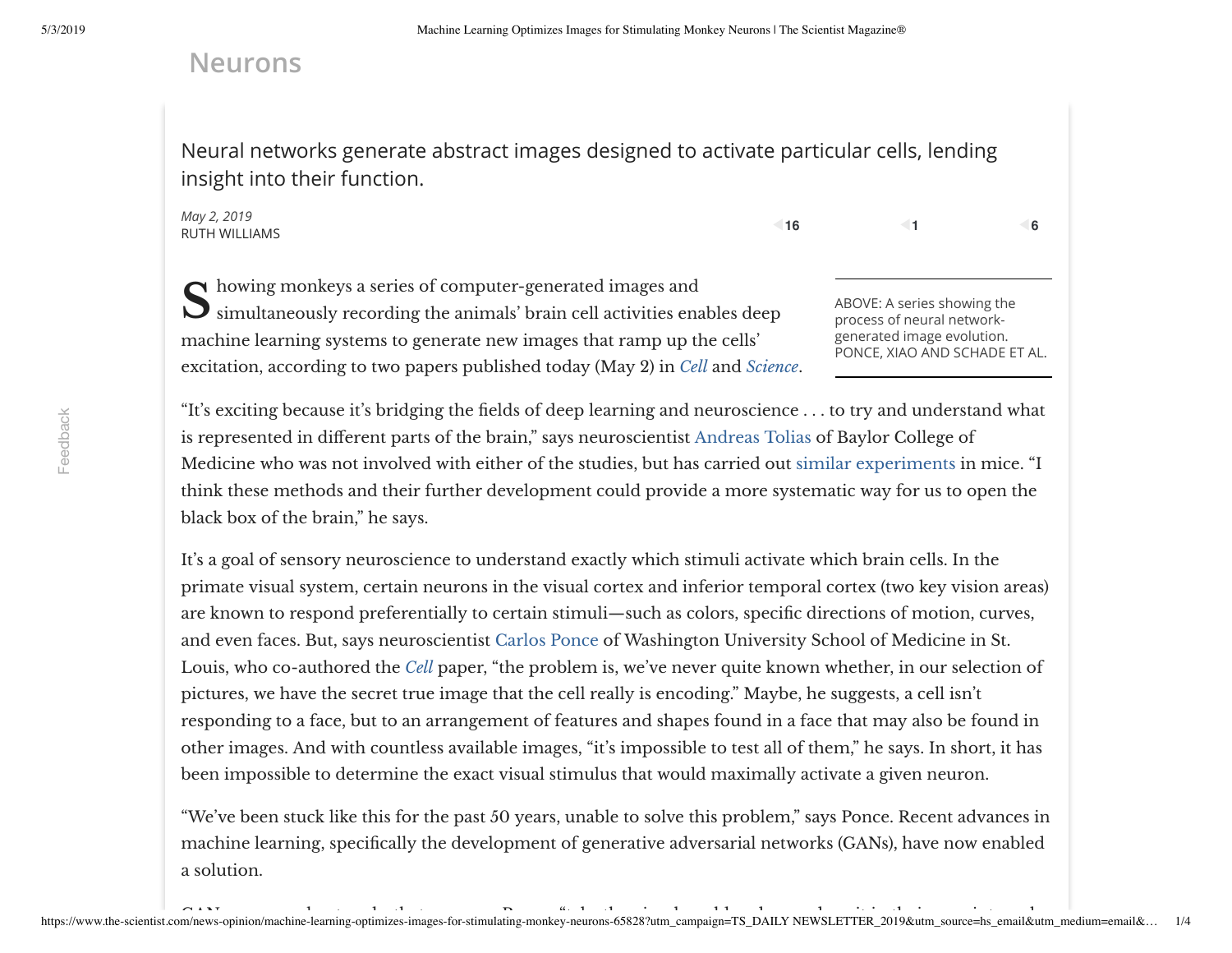5/3/2019 Machine Learning Optimizes Images for Stimulating Monkey Neurons | The Scientist Magazine®

GANs are neural networks that can, says Ponce, "take the visual world and reproduce it in their own internal abstractions." That is, they can generate an infinite variety of realistic and abstract pictures based on example images fed to them.

"We thought, why don't we take this amazing network, which can simulate the world, and connect it somehow to neurons in an actual monkey's brain," says Ponce He explains that by feeding back information to the network about which images activate a neuron most potently, the network could tweak the images to boost activity further—thus finding that elusive "secret true image" the cell encodes.

To do this, Ponce's team implanted microelectrode arrays in the inferior temporal cortices of six monkeys, an area slightly above and behind the ears, to record the activities of vision neurons. They then showed the animals 40 random images generated by a GAN and identified the 10 images that induced the most activity in a given neuron or group of neurons. The researchers put those images through a genetic algorithm—essentially recombining the pixels—to create 30 similar images, and then showed those images, together with the original top 10, to the monkey. This cycle was repeated up to 250 times over one to three hours until the animal was no longer looking at the images. As controls, the team also included naturalistic images of people, places, and simple line drawings.



An image evolved by a neural network to stimulate a macaque neuron PONCE, XIAO AND SCHADE ET AL.

The images that resulted from this evolutionary process were a mix of objects, shapes and colors, some of which exhibited a partial

resemblance to monkeys, or the faces of the animals' handlers. Importantly, when such image evolution was repeated for the same neuron in the same animal on a different day, a similar image emerged.

"To see from this mist a face-like object stare back at you, when you know this image is coming from a monkey's brain, is probably one of the most magical experiences I've had in science," says Ponce.

As the images evolved, they more strongly stimulated the cells guiding the evolution, the team found. "The [evolved images] drive these neurons two times better, or three times better" than the original images or natural images that stimulated the neurons, "so it's a huge effect," says neuroscientist [Christof](https://www.alleninstitute.org/what-we-do/brain-science/about/team/staff-profiles/christof-koch/) Koch of the Allen Institute for Brain Science who was not involved in either project. "It's really surprising that it worked so damn well."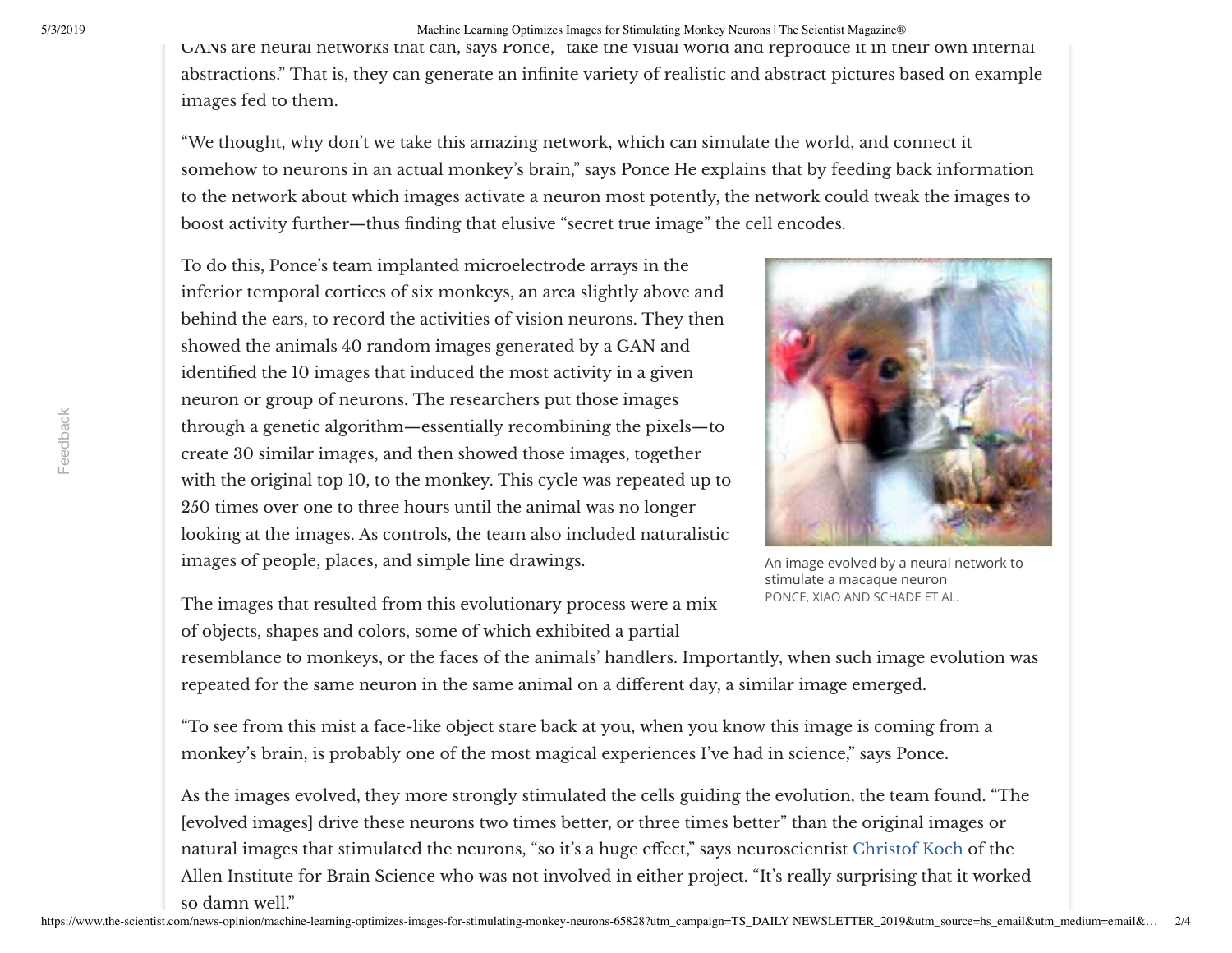Indeed "both of these papers show that these techniques drive neurons in much higher capacities than previous standard images," says [Kohitij](https://www.linkedin.com/in/kohitij/) Kar, a neuroscience postdoc in the lab of James [DiCarlo](https://mcgovern.mit.edu/profile/james-dicarlo/) at MIT, referring to Ponce's study and his own in *[Science](https://science.sciencemag.org/cgi/doi/10.1126/science.aav9436)*.

Kar and his colleagues' approach was also to show neural network-generated images to monkeys with implanted microelectrode arrays. In this team's case, however, the aim was to test the strength of the network as a model for the visual system.

While neural networks are generally considered a good model of the brain's visual system—indeed, their architecture is based on neural circuitry—there has been limited testing of their functional similarity.

To remedy this, Kar and colleagues showed the same set of images to a monkey and to a neural network and correlated the particular neurons that fired in response to a given image with the output of particular units (mathematical functions) in the network. Using this correlative information, the network made new images that, based on its own mathematical functions, were predicted to boost the activity of corresponding neurons in the animal's brain.

"If these units in the artificial neural networks and [the neurons] in the brain are doing the same thing then they should respond to similar images in the same way," explains Pouya [Bashivan](https://www.linkedin.com/in/pbashivan/), a coauthor on the *Science* paper who is also a postdoc in DiCarlo's lab.

**To see from this mist a facelike object stare back at you, when you know this image is coming from a monkey's brain, is probably one of the most magical experiences I've had in science.**

**—Carlos Ponce, Washington University School of Medicine in St. Louis**

Sure enough, "we showed that about 70 percent of the time, by following this procedure we can stretch the neural responses higher than what we had seen in response to natural images," says Bashivan. The team expects to increase that rate in the future by further improving the models.

"I think we are heading into a future where. . . neural networks one day will be excellent models of the brain," says Ponce, "but we need to get more information about how the actual brain works to try and inform the development of future neural networks."